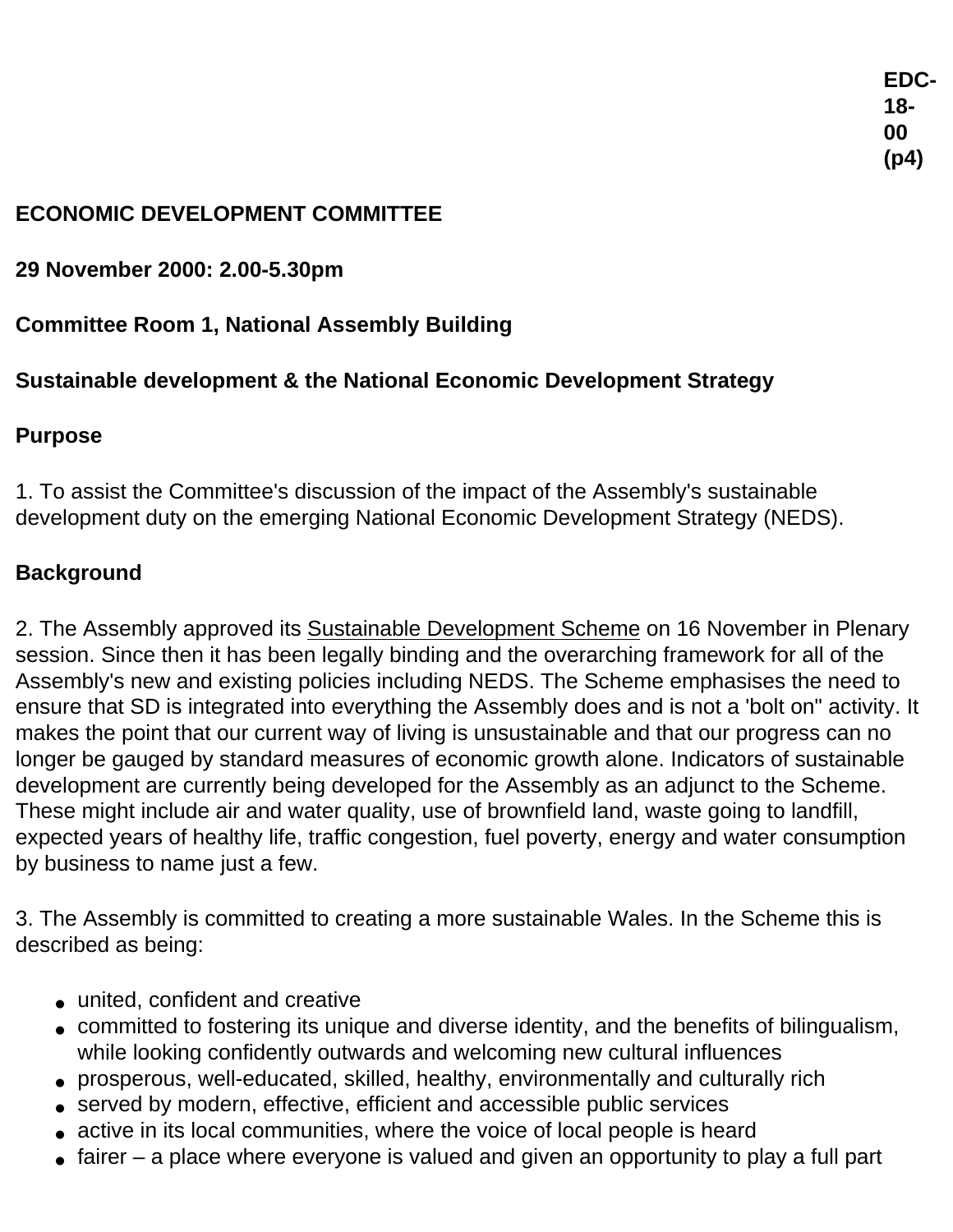• a place which values its children and where young people want to live, work and enjoy a high quality of life

which is seen as meaning:

- the environment being cherished and protected so that it remains healthy and biologically diverse, and can continue to support us all
- a self-sustaining economy which respects the environmental and social context of Wales and responds to sustainable development opportunities
- action to make our communities strong and viable, and people healthier
- people being enabled to play a part in taking decisions that affect them
- recognising the needs of all parts of Wales
- Wales contributing to sustainable development at a global level as well as a local

4. Consequently economic growth and competitiveness needs to be taken forward as part of the set of Assembly policies to pursue that vision, not as a separate and unconnected element. How we achieve growth and competitiveness will affect (and be affected by) other key policies on social inclusion, transport, waste, health, education and training etc. The development of NEDS will need to be taken forward with this firmly in mind.

5. As a starting point the Committee may like consider the following questions:

- what sort of economy should we seek to grow so that we can spot and grasp future opportunities where they arise, and respond to contraction or closures in key sectors when they occur;
- how can NEDS help deliver the social inclusion agenda and meet the needs of differing parts of Wales apart from helping to stimulate jobs? Is there scope for encouraging local supply chains, education and community links, recruitment and training of local labour force
- how and through what mechanisms can we enable existing companies particularly SMEs - to take competitive advantage of the new SD growth sectors
- how can we ensure a match between economic development and local characteristics of the workforce, skills base, infrastructure and capacity of the local environment
- do current support mechanisms across all sectors provide for the type of economy we want to grow
- how will the development of NEDS affect and be affected by key policies such as
	- ❍ integrated transport
	- $\circ$  air pollution
	- ❍ waste
	- ❍ planning
	- ❍ health
	- $\circ$  education and training